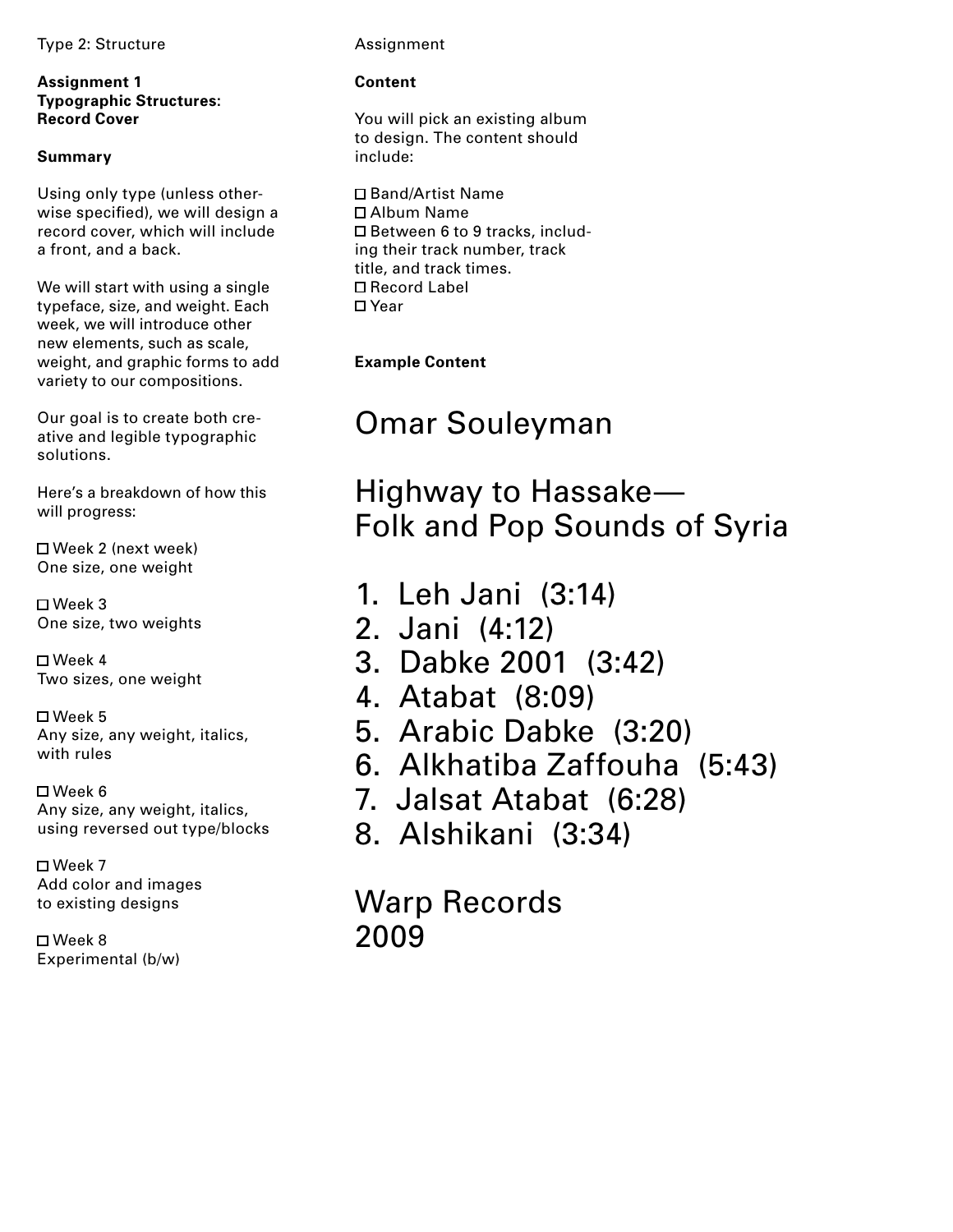#### Type 2: Structure **Assignment**

# **Ground Rules**

Only use the typeface Univers (which Dante will provide). You will be limited to Univers 55 (roman) and Univers 65 (bold) weights.

You will also be limited to these type sizes:

8pt 12pt 16pt 24pt 36pt and 72pt type.

You can use any kind of alignment: right, left, centered, and justified.

You can use UPPERCASE, lowercase, or Mixed Case for your compositions.

You are limited to only one other angle to set type on in any given composition.

Unless otherwise specified, you can only use black type on a white background.

# **Do Not:**

Do not change your content it in any way. Don't leave anything out, and make sure everything is spelled correctly.

Do not stretch, warp, or distort the type, or set type on a path.

Do not overlap or crash type into each other.

#### **Format**

Each design should be laid out in InDesign.

Each design should be composed within a 7" square (with no outline or stroke) on an 8.5 ×x 11" sheet, with a grey tint (30% black) around the design area.

## **Critique**

Each week you must produce at least 15 designs following the specified limitation:

 $\square$  5 front compositions, which only uses the artist/band name and the title of the album.

 $\square$  10 back compositions which will use the complete set of content.

Please bring tape, pins, or magnets so we can hang your compositions on the wall. Present your work neatly and logically.

As a class we will discuss what you've made, how it's working, your thought process, and identify ways to adjust or emphasize your ideas to make them typographically stronger. Be prepared to talk through your ideas.

# **Final Deliverable**

After Week 8, you will choose your five best designs from each week, to produce a book containing 40 designs.

The book size should be  $8.5 \times$ 11". You will also design a table of contents and divider pages for each section of the book.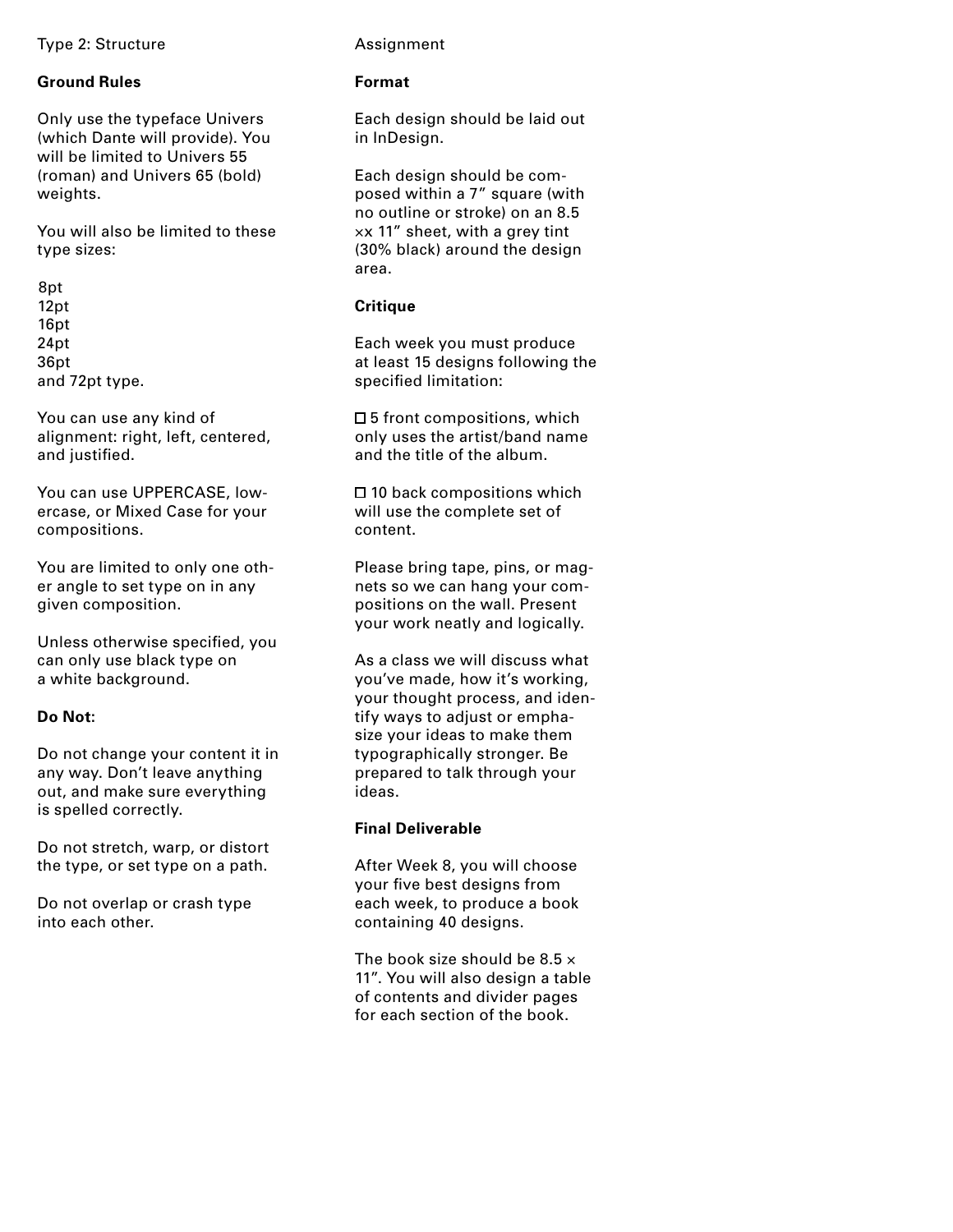# **Suggestions for working**

# **Break it up**—

Designing 15 compositions is a lot to do the day before class. Instead, split it up over the week: you can do three compositions a every day for an hour or so (that's about 20 minutes per composition). Use the remaining two days to make any final refinements before class.

### **Listen to music**—

This first assignment is all about designing an album cover, so music can be a source of inspiration. See if you can visually represent the tempo, volume, rhythm or style of the music in your compositions.

# **Print it out**—

As you work on your compositions, print them out and hang it on the wall. It always helps to see what you've made and to have some time to understand and perhaps improve upon it.

# **Keep it clear**—

While you explore the range of compositions you can create, keep legibility and clarity in mind. Are you still able to recognize different sections of the content in your composition?

# **Change the order**—

Think about different ways you can read a piece of text. Can you start with the track names instead of the artist or band name? Can you emphasize different parts of the text to create interesting typographic moments?

# **Bring everything in**—

Show all your work, even if you're unsure about it. Anything we make is a "work in progress," and talking about what you're trying to do and figuring out a way to achieve that as a class benefits our group discussion.